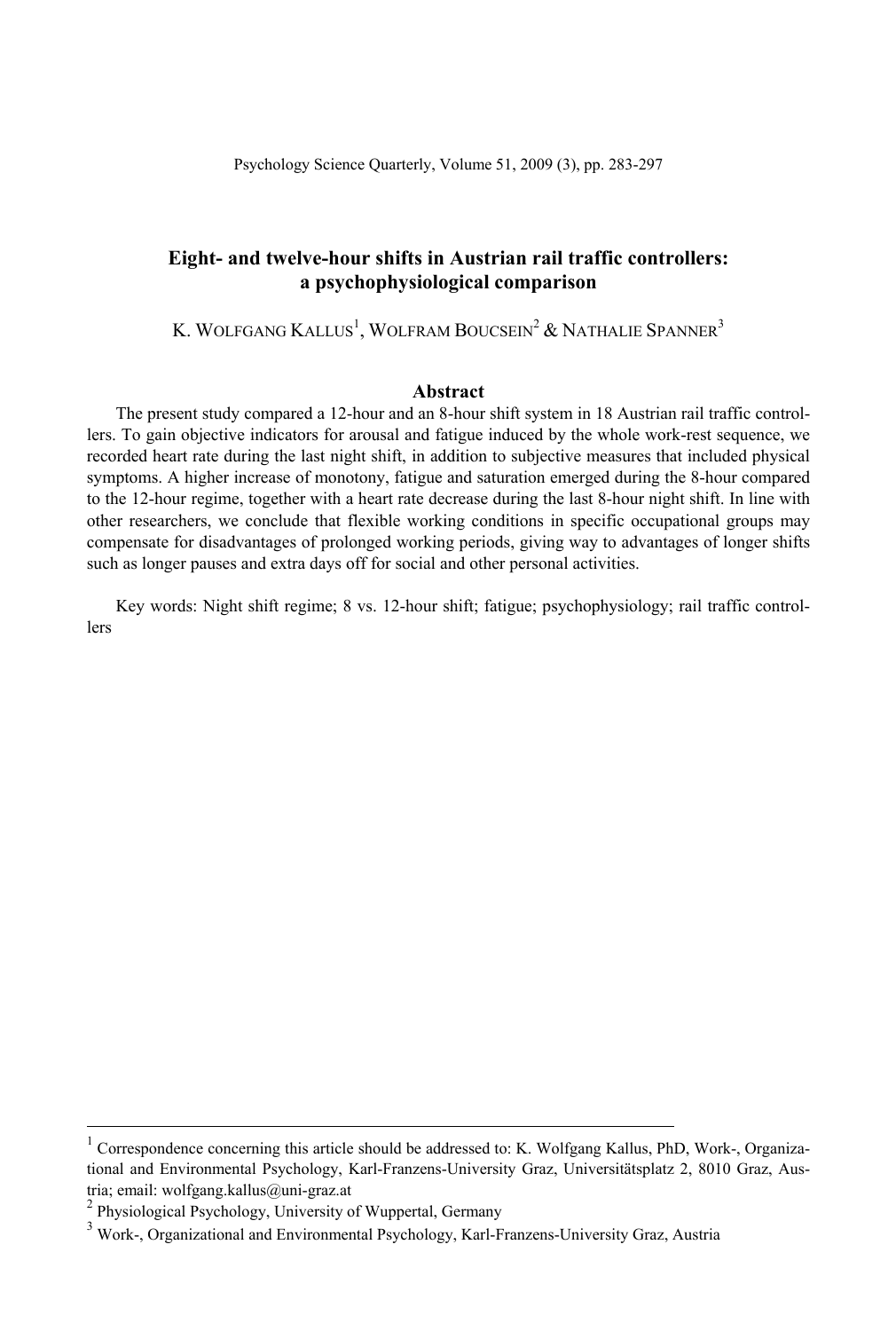### **Introduction**

Shift work is an inevitable part of many jobs which require 24-hour attendance and comprise working at unusual hours, especially at night. Because of potential hazards of night shift work on safety and health, there was an intensive debate on the "best compromise" shift system (Folkard, 1992). Shift length and kind of shift rotation (forward/backward rotation; quick and slow rotation) have been considered at length (Smith, Folkard, Tucker & Macdonald, 1998). Up to now, no unequivocal conclusion can be drawn with respect to shift length. One reason might be that mediating factors play an important role, such as length of recovery intervals between shifts, options for sleep recovery in these intervals, options to cope with fatigue within the shift, or personal and family activities, all of which contribute to cope with work stress (Folkard, 1992; Smith et al., 1998). Earlier in this debate, there was a focus on circadian rhythm. For example, Knauth and Rutenfranz (1982) who compared shift systems with different rotation recommended fast rotation because it was least disruptive with respect to circadian rhythm. This has been challenged by Wilkinson (1992) who concluded in his comprehensive review that slowly rotating shift systems with longer shifts are superior to fast rotating systems with shorter shift duration, since they may improve psychological wellbeing and health, and reduce tiredness throughout the work period. A more recent review (Smith et al., 1998) came to a similar conclusion, stating advantages in the 12 hour shift system with respect to lower stress levels, better physical and psychological wellbeing, improved quality and duration of sleep as well as improvements in family relations. However, concerns remained on the fatigue and safety side. Although research findings remained equivocal, an 8-hour limit for shift duration was recently recommended for all kinds of occupations by the European legislation (European Union, 2003). Despite these regulations, longer shifts still persist at some work places in Austria and are liked by the workers because of positive consequences such as having more days off per week.

Extending the shift length to more than 8 hours may increase fatigue and performance decrement, as reported by Rosa, Colligan & Lewis (1989). Their control room operators showed a time-on-shift related performance decrement in laboratory-type tasks (mental arithmetic and grammatical reasoning while simultaneously monitoring a signal) and an increase in subjective sleepiness seven months after the change from an 8-hour to a 12-hour shift regime. A 3.5-year follow-up revealed persistent decrements in performance and alertness (Rosa, 1991). However, after the first seven months, improvements in performance were seen across the shorter workweek in the 12-hour shift, indicating that workers may have the capability to cope with longer shift durations (Rosa, Colligan & Lewis, 1989).

Several studies revealed no serious disadvantages or even advantages of an extension to 12 hour shift duration. Lowden et al. (1998) showed that reaction time performance, perceived accident risk and health were not negatively affected 10 months after changing from 8- to 12 hour shifts. In addition, workers reported increased satisfaction with work hours, sleep and time for social activities. In another study with control room operators, Axelsson et al. (1998) compared two groups of 8- and 12-hour shift workers over three weeks. Main effects of shift length were either non significant or in favour of the longer shifts, while an interaction of shift length and time of day indicated increased sleepiness in 12-hour night shifts, but sleepiness was lower during the 12-hour morning shift compared with the 8-hour morning shift. In addition, there were no performance differences in both reaction time and vigilance. A subgroup analysis revealed that increased sleepiness in the 12-hour night shift was associated with a decreased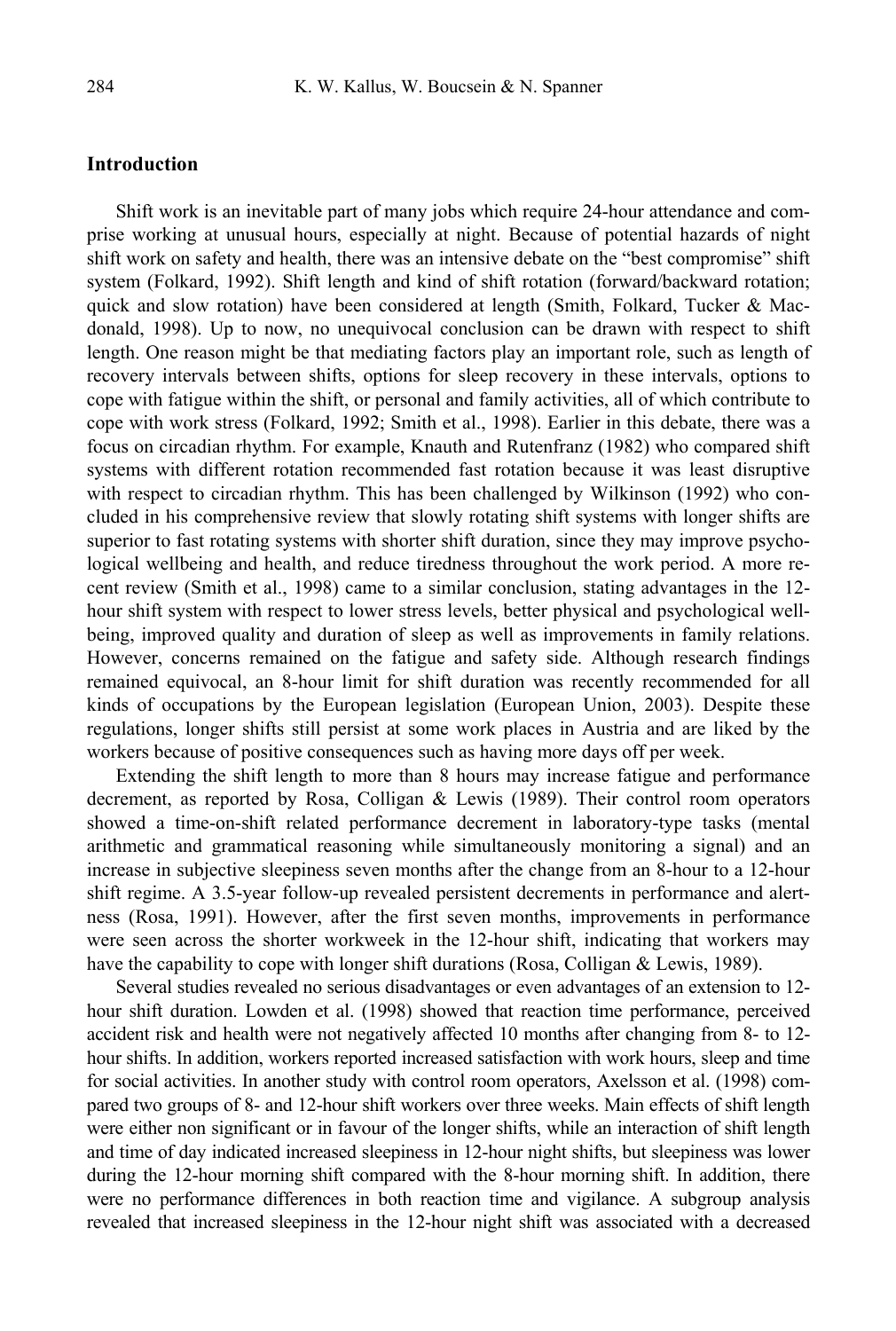physical workload during night. Tucker, Barton & Folkard (1996) performed a comparison between two groups of chemical workers, being either on 8- or 12-hour shifts. The observed differences in a questionnaire revealed significantly less cardiovascular complaints, social disruption and job dissatisfaction for the 12-hour shift workers. No differences in chronic fatigue were found, but alertness ratings were significantly lower in the 12-hour group during periods of night work being close to the end of their shift.

No clear advantages of either shift regime were obtained by Frese & Semmer (1986) who compared large groups of German blue-collar workers with 8-hour and 12-hour shifts. Differences between the two shift regimes were generally low. Twelve-hour workers were slightly healthier, reported marginally significantly less psychosomatic complaints and irritation, significantly fewer health complaints during the last two years, and a somewhat smaller degree of environmental stress compared with 8-hour shift workers. However, the difference disappeared when results were controlled for confounding factors such as age and job skills. In a more recently performed study, Williamson, Gower and Clarke (1994) did not find any adverse affects of changing from an 8-hour to a 12-hour shift in Australian computer workers. Despite working 50 percent longer per shift, the 12-hour group was less tired and felt fresher at the end of the shift. No adverse effects on productivity and safety were observed, since workers committed no more errors per hour compared to the 8-hour regime. In addition, they reported a reduced prevalence of psychological distress, displayed a better ability to unwind after work and showed significant improvements in physical and psychological health symptoms. This was especially the case for symptoms known to be most affected in shift workers, namely gastrointestinal and sleeping problems (Cervinka, 1993).

Kirchler and Schmidl (2000) compared Austrian rail traffic controllers (RTCs) working in 8-hour shifts with RTCs following a 12-hour shift regime. Both shift cycles were part of a short rotating system, with three 8-hour shifts within four days and three 12-hour shifts within 12 days. During the first third of their shift, both groups did not differ significantly in fatigue. Thereafter, fatigue increased markedly during the 8-hour shift but only moderately during the 12-hour shift. In addition, at the end of the 8-hour shift there was a much higher error rate in performance tests compared to the 12-hour shift. Similar to Williamson et al. (1994), the authors used an increase of rest break duration which comes with increasing shift length in the 12-hour group as a possible explanation for an increase in their capacity to counteract fatigue and performance decrement. The 12-hour shift has been also more popular because of reduced commuting time requirements and because of longer leisure periods that can be used for personal interests. In addition, the longer rest breaks between 12-hour shifts offer better options for night sleep recovery.

So far, most studies comparing short shifts with longer shifts restricted themselves to subjective and performance measures. However, since psychophysiological dysfunctions may result from disturbances in the circadian rhythm and sleep deprivation (Smith et al., 1999; Janssen & Nachreiner, 2003) the use of physiological measures is of great importance (Boucsein & Backs, 2000). Furthermore, a combination of shift work, decrease in decision latitude and low social support, which is not unusual in shift work, is not only a candidate for loss of job satisfaction and well-being, but may have as severe consequences as life threatening cardiovascular disorders (Karasek & Theorell, 1990). Therefore, job related personality variables should be taken into account as well.

In Austria, the traditional shift regime for RTCs was 12 hours. Because of international regulations, 8-hour shift regimes were introduced for a part of the Austrian RTCs about two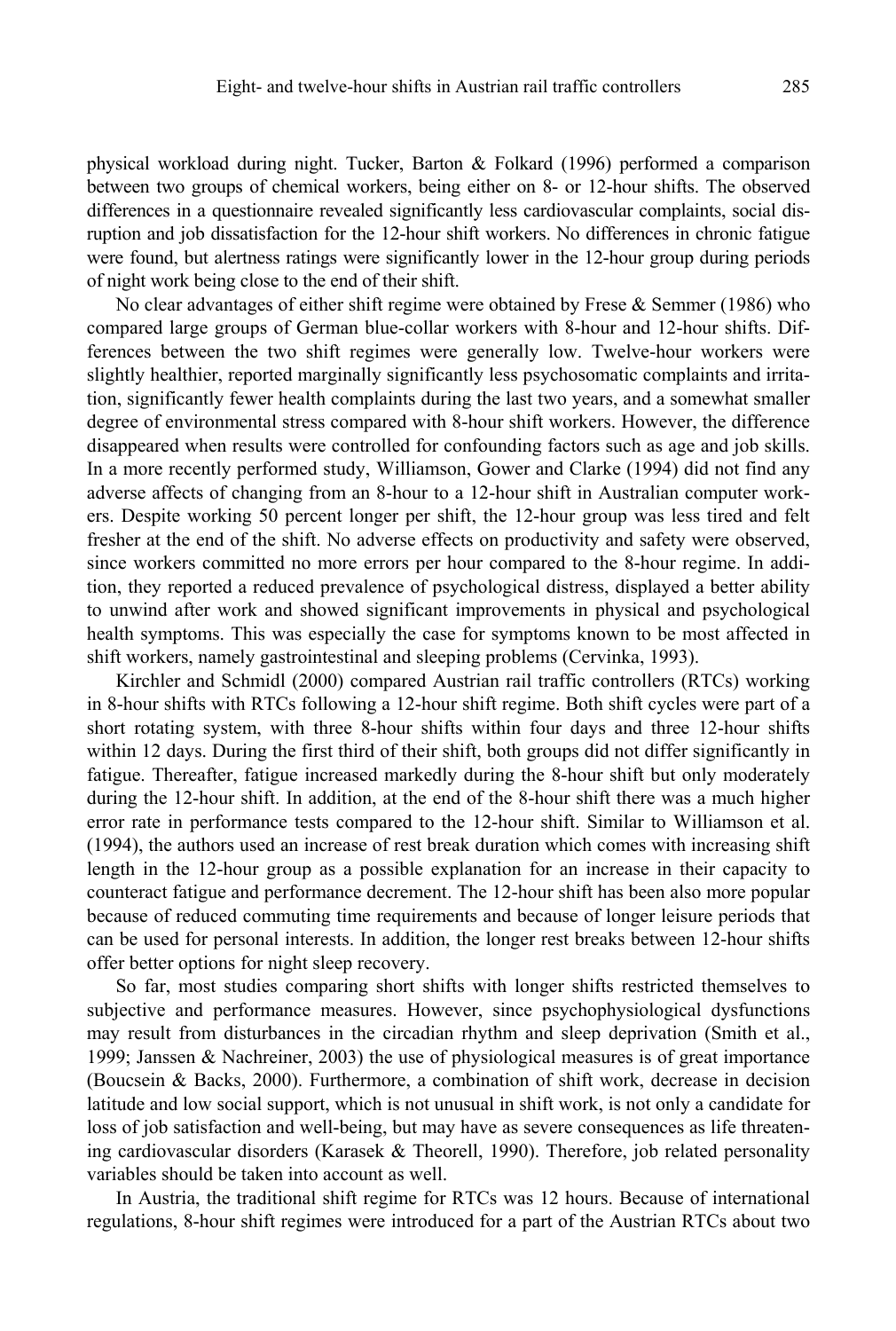years before the present study started. Another part of Austrian RTCs, however, decided to adhere to the 12-hour shift regime. The present paper compares such a persisting fast rotating 12-hour shift system with a recently introduced fast rotating 8-hour shift system in Austrian RTCs – a combination of train movement and station inspectors – following a psychophysiological approach, i. e., combining subjective with physiological indicators of stress and fatigue. Our hypothesis, mainly based on the results of Kirchler and Schmidl (2000), was that a 12-hour shift can be superior to the usual 8-hour shift for the specific occupational group of RTCs.

To complement subjective measures of monotony, fatigue and stress, we used recordings of cardiovascular activity during the last shift to gain objective indicators for arousal, stress and fatigue induced by the whole work-rest sequence. Since night shift workers often complain about physical symptoms such as restlessness or tension (Härmä et al., 1998), a symptom list was applied. In addition, personality related questionnaires were used.

### **Methods**

### *Subjects and tasks*

The present study was conducted with 18 male volunteer Austrian RTCs, nine of whom worked permanently on an 8-hour-shift, the other ones permanently on a 12-hour shift in different locations of southern Austria. The latter group was slightly older (M=43.11, SD=4.62 years) than the 8-hour group (M=40.56, SD=4.59 years) and significantly longer employed as RTCs ( $M=25.33$ , SD=5.92 years, compared to  $M=21.89$ , SD=4.51 years, p<.05). 44,4% of the 12-hour group had a university-entrance diploma compared to 55,6% in the 8-hour group.



### **Figure 1:**

 Shift/rest schedule for the 8-hour shift regime (upper bars) and the 12-hour regime (lower bars). The gray bars in the middle indicate nights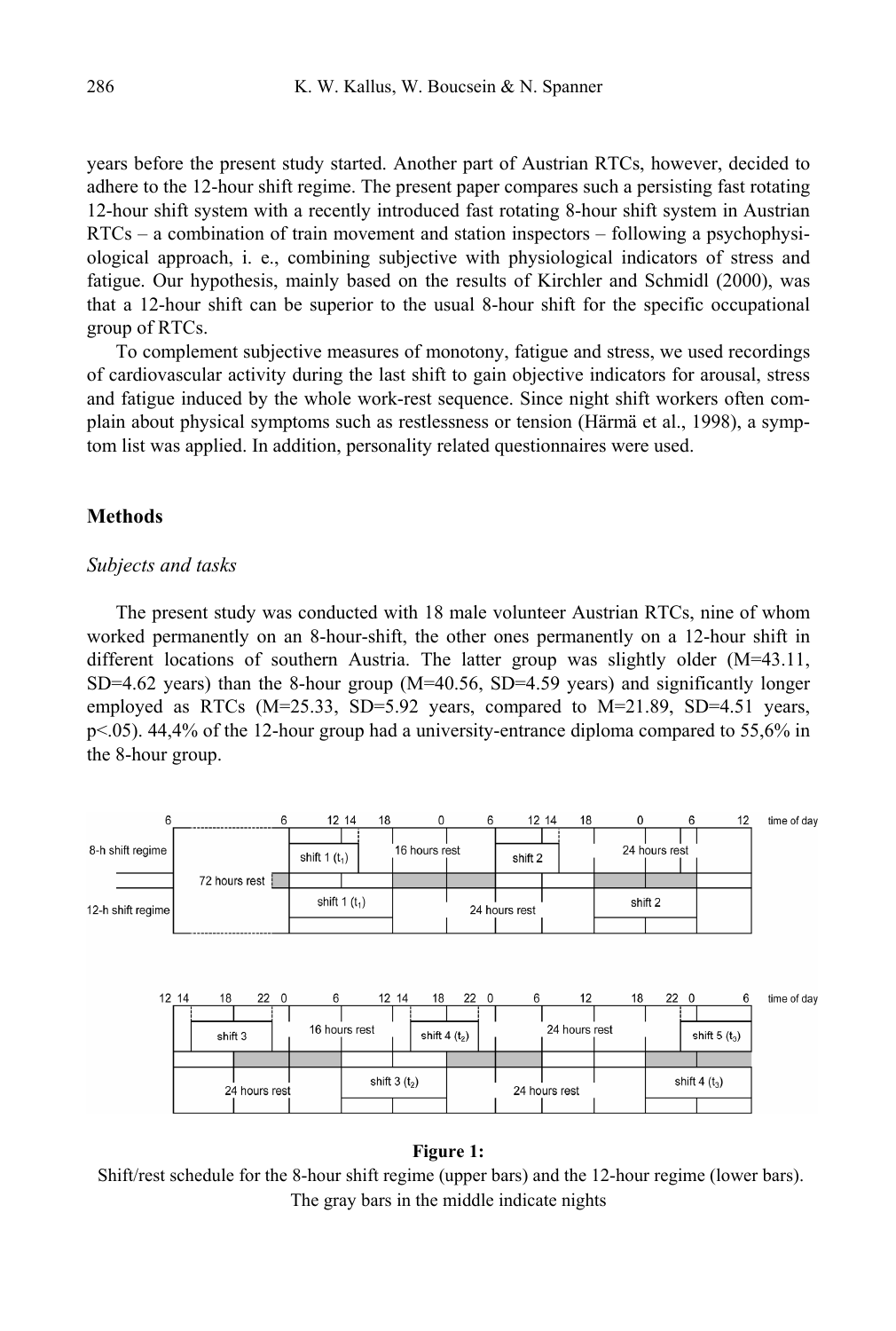Figure 1 shows the shift/rest period schedules for the two groups. The RTCs worked in middle-sized towns (Graz and Villach) with comparable tasks to be performed. The observation period for each group started after and ended with a 72-hour rest period. The 12-hour shift was interrupted by 24-hour rest periods, while 16- and 26-hour rest periods alternated during the 8-hour shift schedule. As can be inferred from Figure 1, the 8-hour shift system comprised more shifts but less working hours compared to the 12-hour system.

During their shifts, the RTCs alternated between different tasks. The majority of time was spent with traffic observation and guidance (electronically securing the train rides, setting signals and switching forks), communication by phone and email (blocking and clearing tracks, announcing trains to stations, informing about construction works and unusual events), and documentation. In between, the RTCs irregularly went to the platforms to supervise train departures.

### *Data collection and analysis*

Each RTC was given a diary and a set of questionnaires. After being acquainted with the material by the experimenter (the third author), the RTCs were asked to carry the diary with them during the whole shift and their leisure time. At the beginning of each shift, the Questionnaire for Analyzing Faulty Behaviours and Attitudes in Coping With Work Demands (FABA; Rotheiler et al., 2007), and a German adaptation of the Karasek Questionnaire of Experienced Job Demands and Decision Latitude (FIT; Richter et al., 2000) were administered, to gain work related personality variables. At the beginning and at the end of each shift, a German questionnaire for work related subjective stress (BMS; Plath & Richter, 1994) and a German physical symptom list (Multiple Physical Symptom List, MKSL; Erdmann & Janke, 1976) had to be filled in. After the last shift, the RESTQ (Kallus, 1995; Kellmann & Kallus, 2001) was given.

About one hour before the end of the second last shift, the experimenter showed up to introduce the device for the ambulatory monitoring of HR for the last shift. The electrode attachment was explained and carried out self-reliantly by the RTCs at the beginning of the last shift. Because of the restricted recording capacity, the device had to be replaced once during the last shift. Valid heart rate recordings were obtained for only 12 persons, since not all RTCs were ready to participate in the physiological recordings and some technical problems occurred. Heart rate variability (HRV) was computed as mean square of successive differences of inter-beat-intervals.

Statistical evaluations were carried out with ANOVAs for mixed designs, with groups as between- and shift as within-factors. This procedure ensured getting the differences in time courses between 8-hour and 12-hour shift regimes. Bonferroni corrections (Holm, 1979) were applied for ANOVAs. F-values were Greenhouse-Geisser corrected to account for inhomogeneity of variances. The significance level was set to p<.05.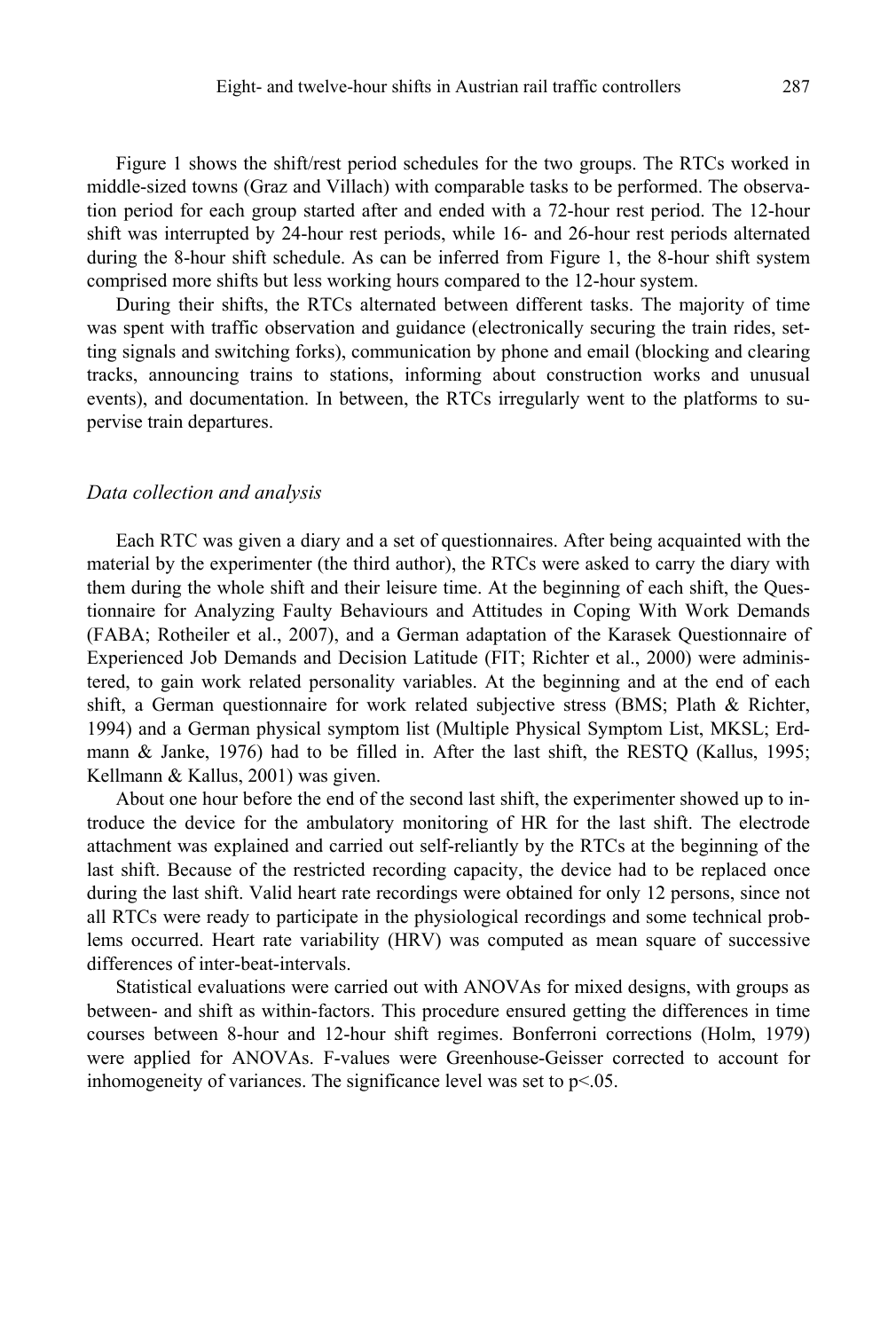### **Results**

### *Subjective stress and shift duration*

Table 1 shows the results from the BMS scales that were filled in at the end of each shift. Comparisons were made for the first, the penultimate, and the last shifts from each group. As can be inferred from Figure 1, the second shifts were too different (morning vs. night shift) and too far apart, and there was no adequate comparison for the third shift in the 12-hour regime in the 8-hour group.

As can be seen in the first column of Table 1, there was no considerable group difference at the end of the first shift for monotony. Until the end of the penultimate shift, the 8-hour group reported a slight increase of monotony, whereas the 12-hour group showed a decrease. Both groups reported a marked increase of monotony from the end of the penultimate to the end of the last shift. However, subjects working according to the 12-hour shift system reported significantly less monotony at the end of the last two shifts than their 8-hour counterparts. The group difference in developing monotony is reflected in significant differences of the linear (F=9.13; df=1/13, p=.010) and quadratic trends (F=10.21; df=1/13, p=.007) over shifts. Fatigue and saturation (second and third columns in Table 1) showed similar results, with interactions between group and shift becoming significant as well. Even though the 8 hour group reported less fatigue at the end of their first shift, they were much more tired at the end of their last shift compared to the 12-hour group. The effects for stress look similar but remain insignificant (last column in Table 1).

| TAVIV 1.                                                                                                     |
|--------------------------------------------------------------------------------------------------------------|
| Means of subjective stress reports (BMS) at the end of shifts $t_1$ , $t_2$ and $t_3$ for the 8-hour and the |
| 12-hour shift groups. Scoring adjusted; high values correspond to an increase of the attribute               |

|                                                                  | <b>BMS</b> Scales |        |              |        |              |        |               |        |  |
|------------------------------------------------------------------|-------------------|--------|--------------|--------|--------------|--------|---------------|--------|--|
|                                                                  | Monotony          |        | Fatigue      |        | Saturation   |        | <b>Stress</b> |        |  |
| End of shift                                                     | $8-$              | $12 -$ | $8-$         | $12 -$ | $8-$         | $12 -$ | $8-$          | $12 -$ |  |
|                                                                  | hour              | hour   | hour         | hour   | hour         | hour   | hour          | hour   |  |
| $t_1$                                                            | 43.90             | 42.59  | 40.23        | 44.30  | 42,02        | 42,37  | 40.61         | 42,06  |  |
| t <sub>2</sub>                                                   | 44.51             | 37.74  | 47.55        | 41.46  | 47,39        | 41,76  | 42,24         | 41,10  |  |
| $t_3$                                                            | 53.43             | 46.35  | 52.86        | 45.13  | 56,30        | 46,29  | 44,83         | 41,48  |  |
| F over shifts $(t_1, t_2, t_3)$                                  | 9.58              |        | 9.34         |        | 13.87        |        | 0.74          |        |  |
| df                                                               | 1.36 / 17.74      |        | 1.55 / 21.76 |        | 1.95 / 27.32 |        | 1.71 / 23.93  |        |  |
| p                                                                | .004              |        | .002         |        | .001         |        | .467          |        |  |
| F over shift groups<br>$(8 \text{ hours vs. } 12 \text{ hours})$ | 7.82              |        | 2.24         |        | 4.94         |        | 0.57          |        |  |
| df                                                               | 1.00 / 13.00      |        | 1.00 / 14.00 |        | 1.00 / 14.00 |        | 1.00 / 14.00  |        |  |
| p                                                                | .015              |        | .156         |        | .043         |        | .462          |        |  |
| F interaction shifts/groups                                      | 1.40              |        | 8.38         |        | 4.60         |        | 1.79          |        |  |
| df                                                               | 1.36 / 17.74      |        | 1.55 / 21.76 |        | 1.95 / 27.32 |        | 1.71/23.93    |        |  |
| p                                                                | .264              |        | .004         |        | .020         |        | .191          |        |  |

### **Table 1:**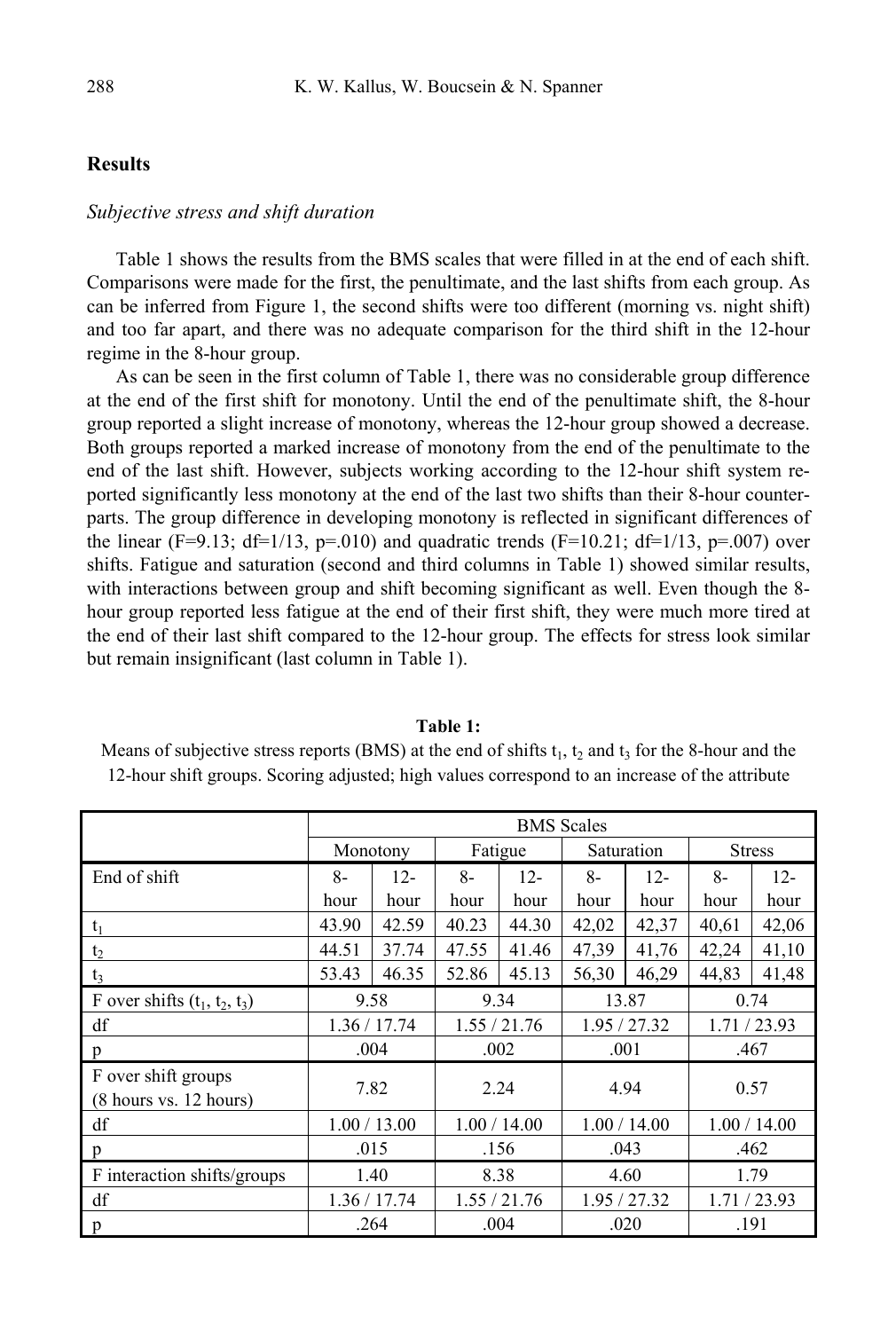

# **Monotony**



Subjectively reported monotony (BMS) at the beginning and the end of each shift for the 8-hour and 12-hour shift regimes. Note that the penultimate shift is shift 4 in the 8-hour group and shift 3 in the 12-hour group (see Figure 1)

Figure 2 depicts the changes of monotony from the beginning to the end during all shifts for both shift regimes. There was no significant change in monotony for shift 1. During the second shift, monotony increased in both groups. Such an increase was not present in shift 3 (only 8-hour group) and in the penultimate shifts for both groups. In the latter shift, the 12 hour group showed generally lower monotony compared to the 8-hour shift. Both groups reported an increased monotony during their last shift, being more pronounced in the 8-hour group. Because of the different numbers of shifts in the two groups, statistical tests were performed for the 8-hour and the 12-hour regimes separately. The group difference in the development of monotony for the 8-hour shift was reflected in significant linear  $(F=9.13;$  $df=1/13$ ,  $p=0.010$ ) and quadratic trends (F=10.21;  $df=1/13$ ,  $p=0.007$ ) over shifts. No significant effects emerged for the 12-hour group.

Figure 3 depicts the changes in fatigue in the same manner as Figure 2 for monotony. Except for the 8-hour group in shift 1 and the 12-hour group in the penultimate shift, fatigue increases were reported in all instances. Such an increase was especially prominent for the last two shifts in the 8-hour regime. The increase of fatigue during the shifts in the 8-hour group started with the second shift and was most pronounced during the last shift, with a linear trend being highly significant ( $F=19.46$ ;  $df=1/6$ ,  $p=.005$ ). In the 12-hour group, no such overall trend became significant.

The corresponding results for saturation are shown in Figure 4. There was also a steady increase in saturation for the 8-hour group (with  $F=25.76$ ;  $df=1/6$ ,  $p=.002$ , for the linear trend). For the 12-hour group, saturation was significantly higher at the end as compared to the beginning of the shift cycle, with a significant linear trend  $(F=7.72; df=1/8, p=.024)$ . Since the stress scale did not reveal any significant differences, results are not depicted here.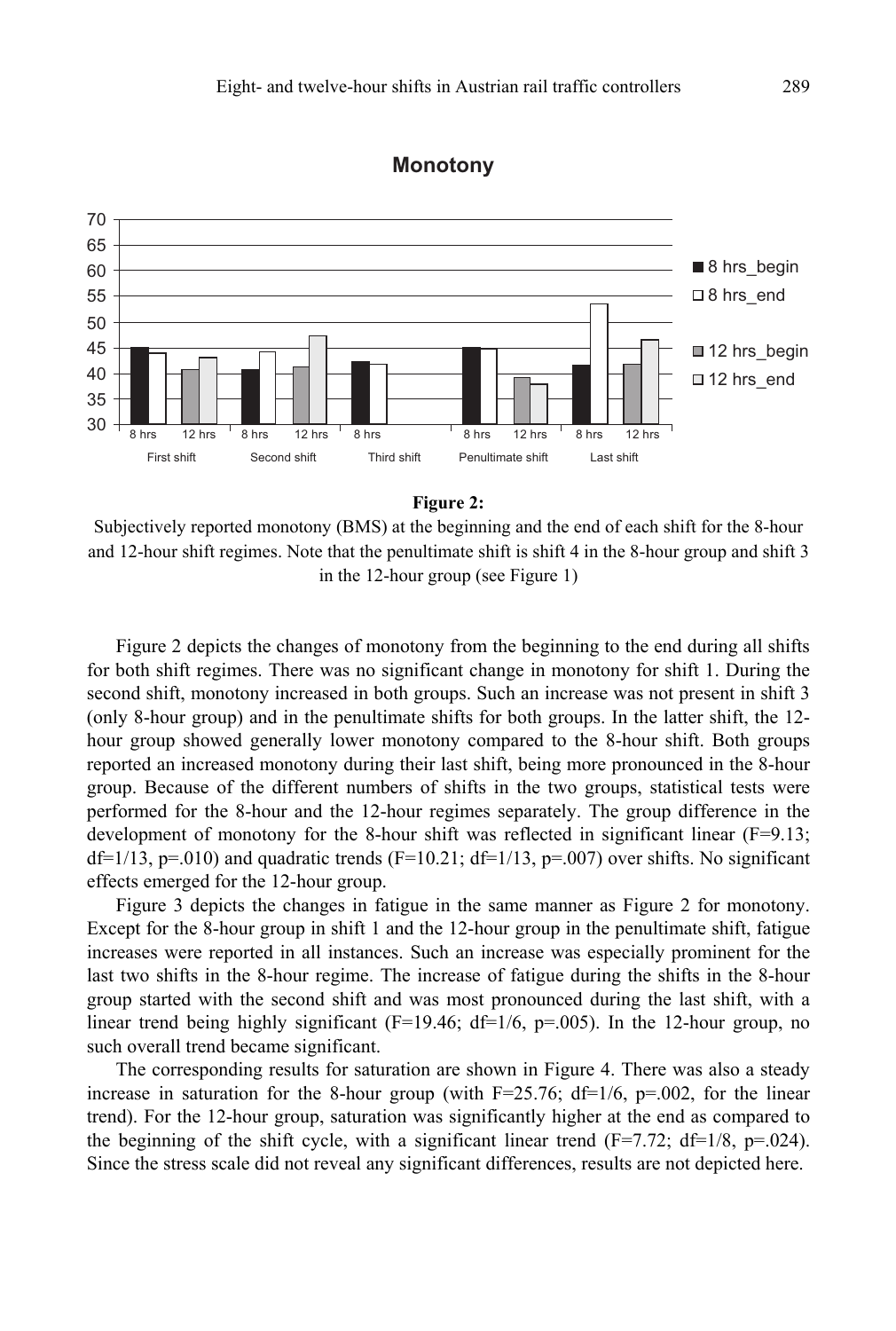

## **Fatigue**



Subjectively reported fatigue (BMS) at the beginning and the end of each shift for the 8-hour and 12-hour shift regimes. Note that the penultimate shift is shift 4 in the 8-hour group and shift 3 in the 12-hour group (see Figure 1)



# **Saturation**

### **Figure 4:**

Subjectively reported saturation (BMS) at the beginning and the end of each shift for the 8-hour and 12-hour shift regimes. Note that the penultimate shift is shift 4 in the 8-hour group and shift 3 in the 12-hour group (see Figure 1)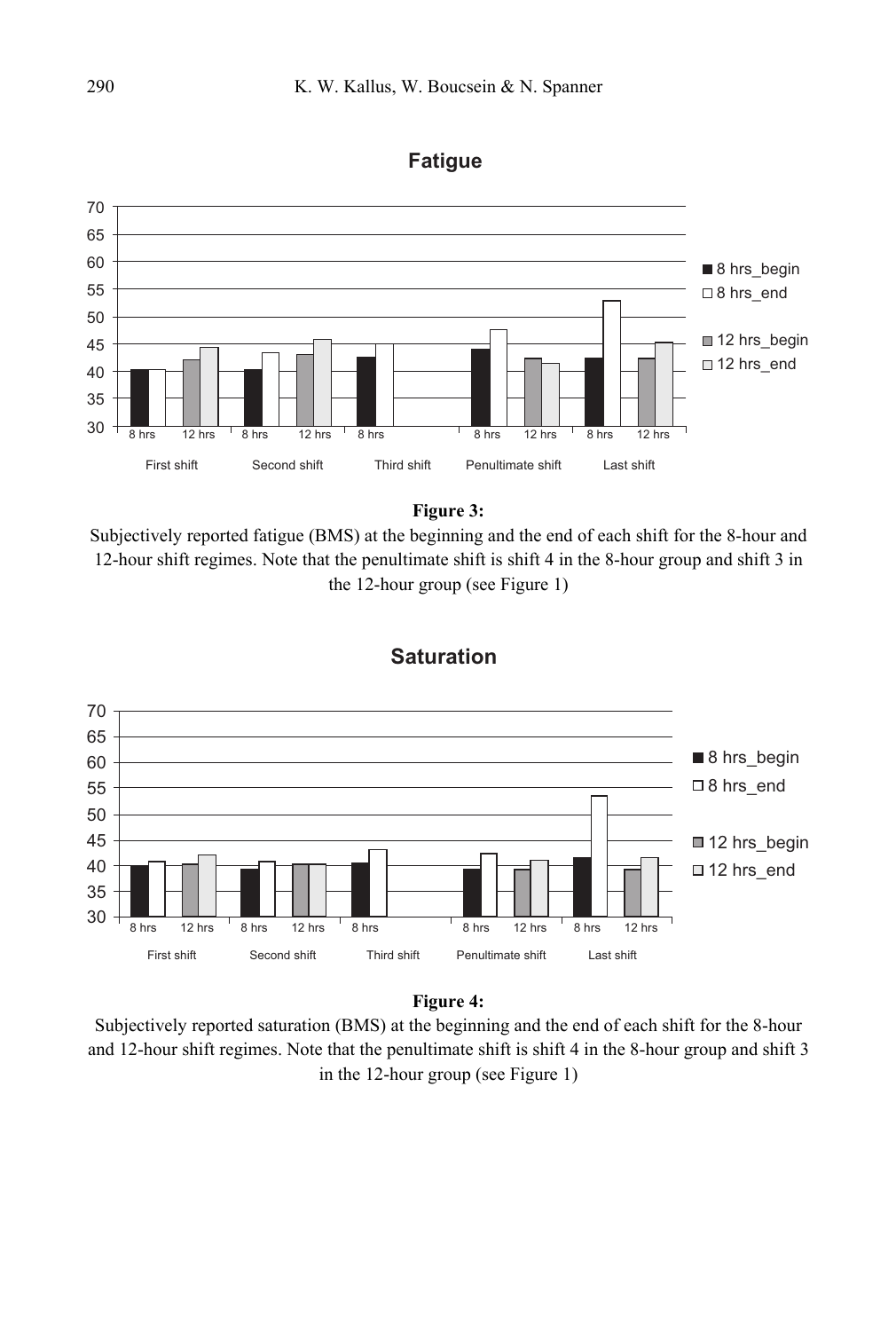### *Physical symptoms and shift duration*

Table 2 shows the results from the MKSL scale that was filled in at the end of each shift. Like in Table 1 and for these same reasons, group comparisons were made only for the first and the last two shifts of both groups.

The only physical symptom for which the shift duration effect became significant was relaxation, being generally higher in the 12-hour shift group. The significant decrease of relaxation over shifts was most pronounced under the 8-hour shift regime, and the interaction was also significant. Physical tension mirrored these effects, without significance of shift duration. Symptoms of physical pain were on almost the same low level in both groups at the end of the first shift, but increased significantly under the 8-hour regime towards the end of the last two shifts. The significant group/shift interaction reflects a considerable lower increase of subjectively reported pain under the 12-hour shift regime.

Figure 5 depicts the course of the heart rate (HR) during the last shift which was a night shift for both groups. Note that the 8-hour shift did not start before 22:00 hrs. Therefore, the HR peak seen in the first part of figure 5 is not due to work but to other activities. The group main effect was highly significant (F=10.00; df=1/16,  $p < .001$ ), due to the HR in the 8-hour shift being markedly lower, especially during the second half of the shift (mean  $HR = 67.56$ ), compared to the 12-hour shift (mean  $HR = 71.11$ ). There was no significant interaction between course and group  $(F=1.51; df=2.619/41,896, p=.218)$ . Figure 6 shows the course of heart rate variability (HRV) which was insignificant (F=1.00; df=1/16, p=.433) but showed a

|                                                                  | MKSL scales: symptoms of physical |        |              |              |              |              |                 |              |  |  |
|------------------------------------------------------------------|-----------------------------------|--------|--------------|--------------|--------------|--------------|-----------------|--------------|--|--|
|                                                                  | Tension                           |        | Relaxation   |              | Pain         |              | <b>Sickness</b> |              |  |  |
| End of shift                                                     | $8-$                              | $12 -$ | $8-$         | $12 -$       | $8-$         | $12 -$       | $8-$            | $12 -$       |  |  |
|                                                                  | hour                              | hour   | hour         | hour         | hour         | hour         | hour            | hour         |  |  |
| $t_1$                                                            | 0.48                              | 0.58   | 4.20         | 4.33         | 0.82         | 0,74         | 0,15            | 0,15         |  |  |
| $t_2$                                                            | 1.12                              | 0.39   | 2.93         | 4.39         | 2,00         | 0,44         | 0.19            | 0.04         |  |  |
| $t_3$                                                            | 1.28                              | 0.75   | 2.69         | 3.83         | 2,19         | 0.82         | 0,33            | 0,11         |  |  |
| F over shifts $(t_1, t_2, t_3)$                                  | 8.96                              |        | 11.43        |              | 1.21         |              | 0.28            |              |  |  |
| df                                                               | 1.93 / 26.99                      |        |              | 1.94 / 27.12 |              | 1.40 / 19.57 |                 | 1.72 / 24.13 |  |  |
| p                                                                | .001                              |        | < 0.001      |              | .305         |              | .72             |              |  |  |
| F over shift groups<br>$(8 \text{ hours vs. } 12 \text{ hours})$ | 1.62                              |        | 5.05         |              | 1.73         |              | 0.39            |              |  |  |
| df                                                               | 1.00 / 14.00                      |        | 1.00 / 14.00 |              | 1.00 / 14.00 |              | 1.00 / 14.00    |              |  |  |
| p                                                                | .224                              |        | .041         |              | .210         |              | .538            |              |  |  |
| F interaction shifts/<br>groups                                  | 5.95                              |        | 7.49         |              | 4.17         |              | 0.76            |              |  |  |
| df                                                               | 1.93 / 26.99                      |        | 1.94 / 27.12 |              | 1.40 / 19.57 |              | 1.72 / 24.13    |              |  |  |
| p                                                                | .008                              |        | .003         |              | .043         |              | .462            |              |  |  |

# **Table 2:**

Means of reported physical symptoms (MKSL) at the end of shifts  $t_1$ ,  $t_2$  and  $t_3$  for the 8-hour and the 12-hour shift groups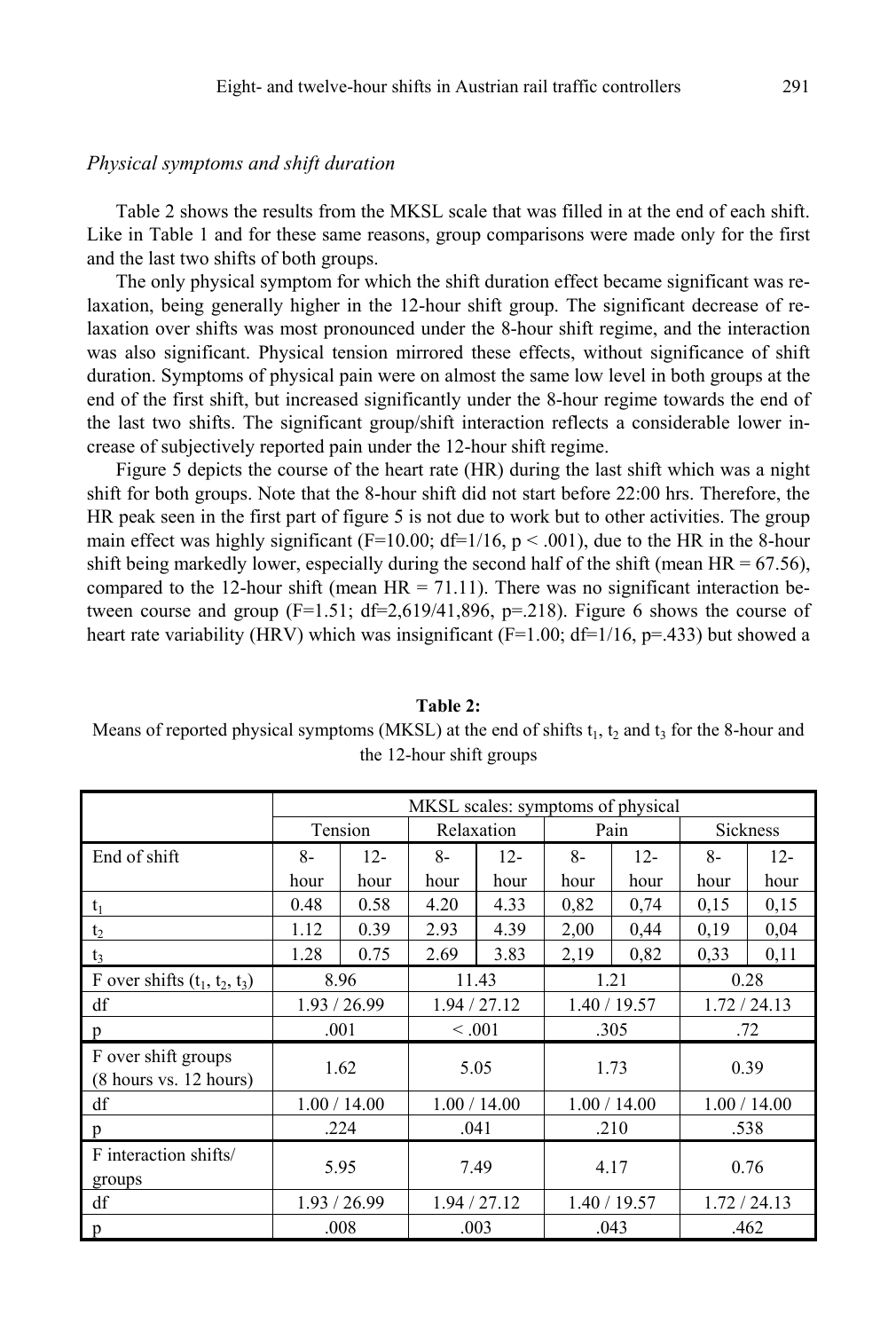tendency towards a significant interaction between course and group  $(F=2.18; df=1/16,$ p=.061), due to an increase of HRV during the 12-hour shift and a decrease during the 8 hour shift.



**Figure 5:** 

Heart rate during the last night shift for the 8-hour shift group (broken line) and the 12-hour shift group (solid line) between 18:00 and 5:30 hrs



### **Figure 6:**

Heart rate variability during the last night shift for the 8-hour shift group (broken line) and the 12-hour shift group (solid line) between 18:00 and 5:30 hrs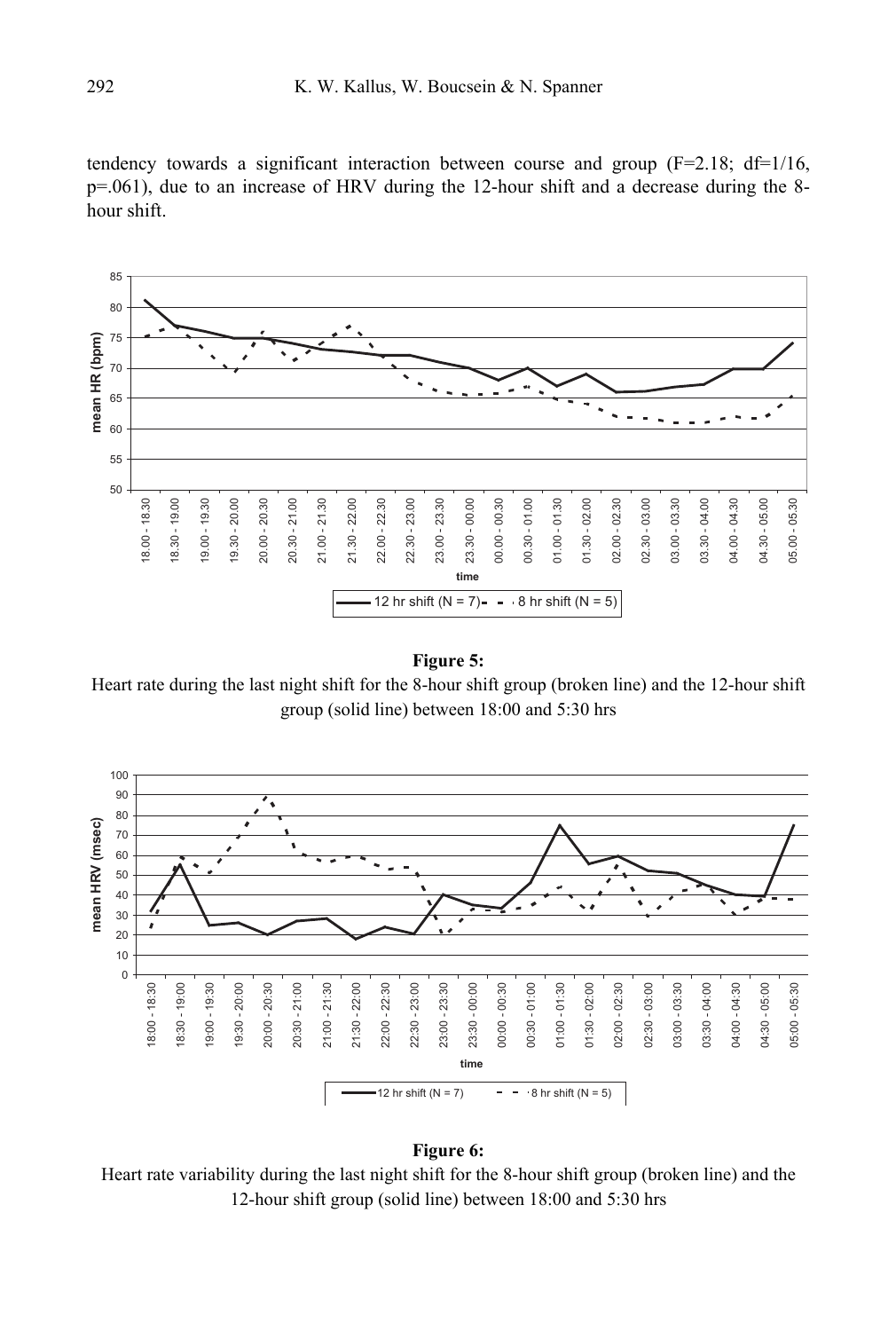### *Personality related variables*

For each FABA scale, a median split was performed to dichotomize our subjects for evaluating the RESTO scales "strain" and "relaxation" that were filled in at  $t<sub>3</sub>$ . With the resulting groups as a first factor and eight- vs. 12-hour shift regimes as a second one, twoway ANOVAs were calculated. Subjects with high "inability to unwind" reported significantly higher strain compared to those unwinding easier  $(F=8.62; df=1/14, p=.011)$ . There was a highly significant interaction for "dominance/competition" ( $F=11.32$ ; d $f=1/14$ , p=.005), reflecting that in the 12-hour shift condition, RTCs with high dominance/competition reported a lower amount of strain compared to their less dominant/competitive colleagues, while the opposite was seen in the 8-hour shift. "Excessive planning needs" and "reactive uncontrol" did not reveal any significance. No significant group effect emerged for the two FIT variables "decision latitude" and "job demands."

### **Discussion**

The present study compared a series of five 8-hour shifts with a series of four 12-hour shifts in rail traffic controllers who performed comparable tasks. Such a comparison was enabled by different regulations for Austrian RTCs in different regions. Although comparisons of 8- and 12-hour shift systems in RTCs are not new to the field, knowledge could be enlarged by obtaining psychophysiological recordings from a subgroup of participants in addition to the usually performed subjective reports and by taking into account job related personality variables.

Subjective reports at the end of three comparable shifts emerge a significantly higher increase of monotony, fatigue and saturation during the 8-hour compared to the 12-hour regime (Tab.1), which is in accordance with the results of Kirchler and Schmidl (2000). Working for 12 hours normally induces more fatigue than an 8-hour shift, which can be seen in the first shift (figure 3). For the inverse relation seen in the last shift influencing factors other than the shift duration might be considered as a possible explanation. As can be inferred from Figure 3, the difference in subjectively reported fatigue is most pronounced during the last shift in the series. The same holds for monotony (Fig. 2) and saturation (Fig. 4). It is likely that the second half of the last 8-hour shift is critical here, since a significantly higher decrease in HR emerges compared to the equivalent period in the last 12-hour shift. This matches the picture of an increased fatigue (Fig. 5), because such a HR reduction indicates a decrease in general arousal during night shift work (Boucsein  $&$  Ottmann, 1996), and was also observed during night shifts in train drivers by Torsvall and Akerstedt (1987).

At first glance, the observation that RTCs in the 12-hour group, unlike their 8-hour counterparts, maintained their level of HR until the end of the last night shift could be interpreted as sign for increased stress level in the former group. This is not only challenged by a lack of significant differences in the BMS stress scale (Tab. 2), but also by higher HRVs in the second half of the last shift compared to the 8-hour group (Fig. 6), although the group by time interaction effect failed to reach significance. A higher HRV in the 12-hour group may point to the possibility that workers under this regime needed less effort for working and staying awake than their 8-hour shift counterparts. In the 8-hour group, lower HRV might have reflected greater mental effort needed for continuing their work (Veltman & Gaillard,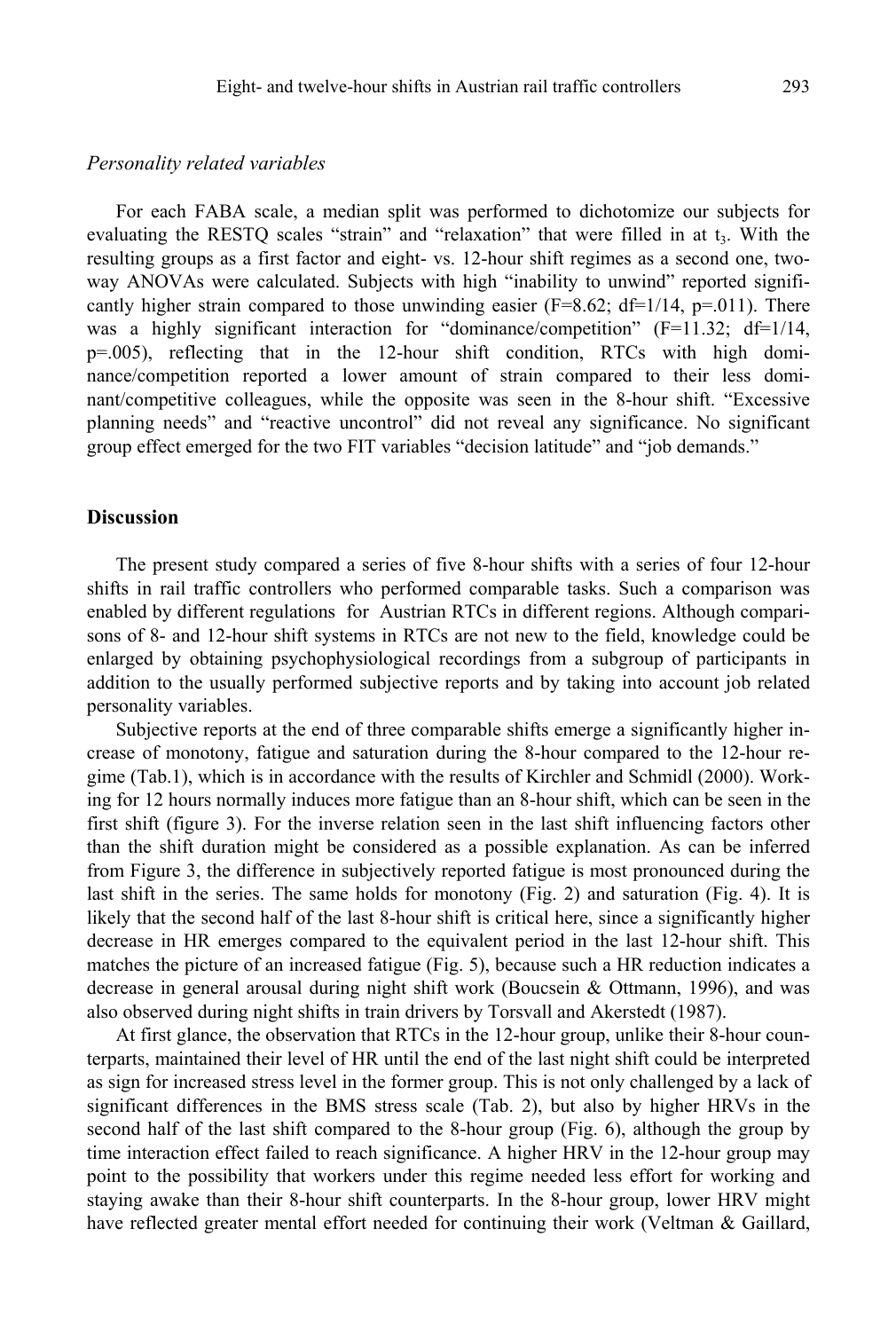1993). Although the results of our physiological measures should be treated with caution because of the small number of subjects, they can well stand within the literature on shift work, where fine-grained evaluations were also performed with small samples (e.g. Lowden et al., 1998).

Our results are in line with those from an earlier study with Austrian RTCs (Kirchler & Schmidl, 2000), where fatigue increased markedly during the 8-hour shift but only moderately during the 12-hour shift, and also with those from a study with Australian computer workers (Williamson, Gower & Clarke, 1994), where an increase of subjectively reported freshness appeared as a consequence of changing from an 8-hour to a 12-hour shift regime. We agree with the authors of these two studies insofar, as at least part of the 12-hour shift regime's benefit found in our own study can be directly related to the duration of pauses between shifts. While RTCs working on the 12-hour shift regime always had a minimum of 24-hour rest break after each shift, RTCs who worked on an 8-hour regime had two recovery periods of only 16 hours (Fig. 1). Although both groups worked a total of 24 hours in night shifts, the 8-hour group spent three consecutive (at least partial) nights at work (shifts 3, 4, and 5), while the 12-hour shift comprised only two (non-consecutive) working nights (shifts 2 and 5).

As can be inferred from Figure 1, workers under the 8-hour regime may have ended up in two consecutive nights with restricted sleep before the final night shift, since part of the resting hours might have been eaten up by an increase in commuting. Contrarily, the 12-hour shift regime had 24 hours rest (including a full night) before their last shift, which allowed for better unwinding and relaxation. Such an extended pause may have contributed to lower reports of fatigue in the 12-hour shift group at the end of the final shift, despite the fact that this group worked altogether 8 hours longer than the 8-hour shift group. As Williamson et al. (1994) pointed out, extending the shift to 12 hours is particularly attractive for many workers because it maximizes the length of pauses and minimizes commuting, an advantage which was also discussed by Kirchler and Schmidl (2000). Thus, the workers have more opportunities to recover and to spend more time for leisure activities. In addition, the 12-hour regime allows for a more optimal distribution of shifts across morning, evening and night.

The results of asking our RTCs to report on physical symptoms during their work are shown in Table 2. Pain symptoms increase more during the 8-hour compared to the 12-hour shift regime, as shown by the significant interaction effect. This is in accordance with findings of Rosa et al. (1989) whose subjects reported increasing gastro-intestinal problems during either shift regime but less symptoms of this kind after switching from an 8-hour to a 12-hour shift. As can further be inferred from Table 2, significantly more relaxation and less activation symptoms were reported during the 12-hour regime, which again supports a possible explanation of external factors such as longer pauses and more time-off days positively influencing subjective reports in the long shift regime.

As the study performed by Kirchler and Schmidl (2000), the present study used Austrian RTCs as subjects. It has to be taken into account that – different from many shift work jobs with limited degrees of freedom – these RTCs have the opportunity to temporarily change their job characteristics. During their shift, they are allowed to move from a computer-screen dominated work place to a livelier and socially more interactive part of their job, i.e., going to the platform to actually control the departure of trains. This may have helped them a lot to fight monotony, fatigue and saturation. The unusual large decision latitude provided for our subjects may partly restrict the possibility to generalize our results to other shift work places.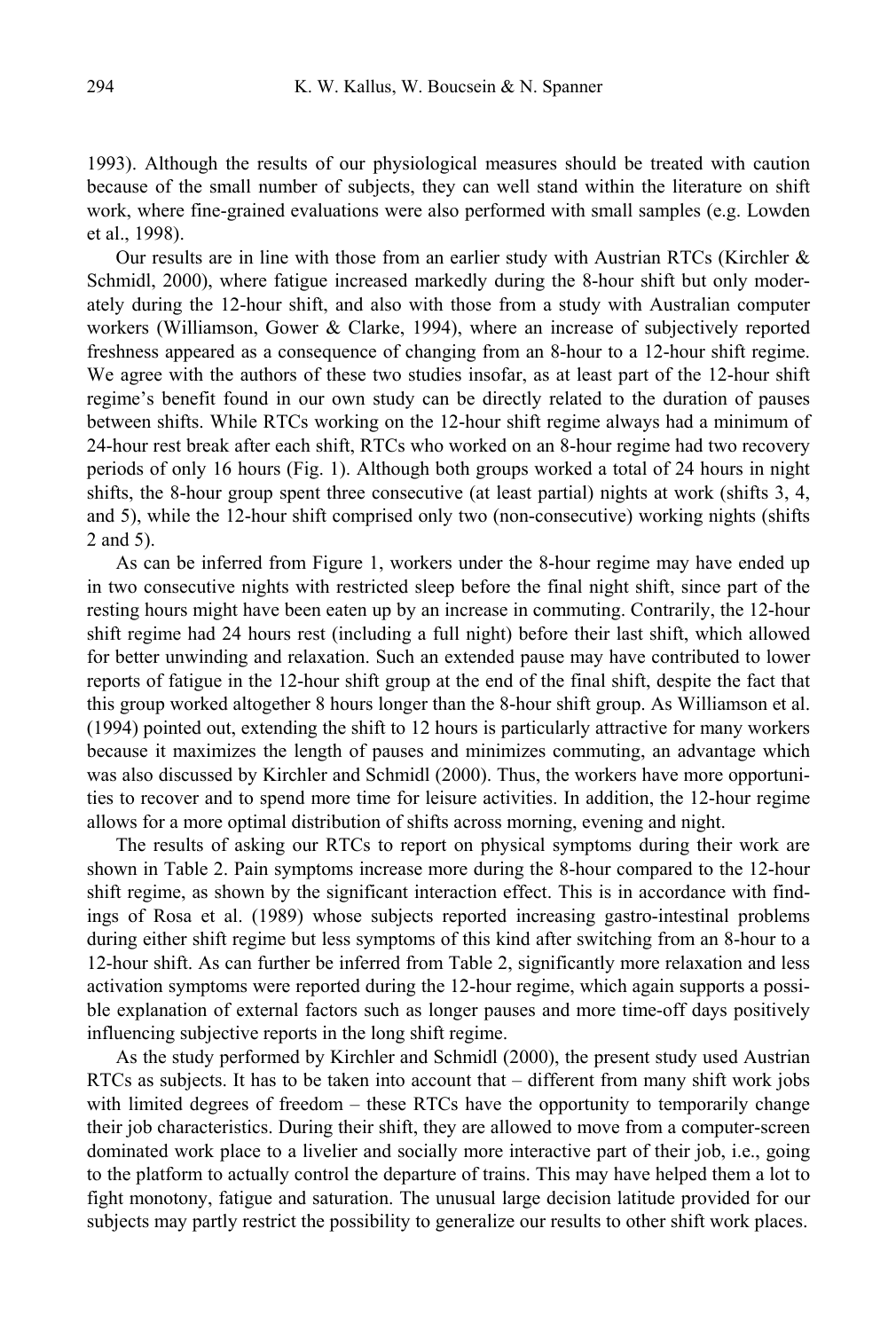The present results further challenge the notion of a general superiority of 8-hour night shifts over 12-hour regimes, which had been already aimed at by Williamson et al. (1994) and Kirchler and Schmidl (2000), and also partly by Rosa et al. (1989). As Frese and Semmer (1986) pointed out, the 12-hour regime may require a special option that helps to counteract an increase of stress during prolonged work. The opportunity of temporarily switching to other activities of their job with different characteristics such as controlling the actual train departures may constitute such an option for our RTCs, since it has the power to reduce monotony. Thus, in addition to looking for interactions between shift regime and shift course, work characteristics should be taken into consideration that may diminish adverse factors in shift work. Flexible solutions may allow for shift work regimes which compensate for disadvantages of prolonged working periods, giving way to advantages of longer shifts such as prolonged rest breaks and extra days off for social and other personal activities.

In accordance with the findings of Kirchler and Schmidl (2000), decision latitude and job demands did not significantly differ between the two shift regimes. In addition, the individual inability to unwind as obtained with the FIT did also not yield differences between our two shift groups. However, RTCs with a low ability to unwind reported higher amounts of stress at the end of the shift block compared with those unwinding better. Furthermore, RTCs with high dominance/competition reported less strain in the 12-hour shift compared to their less dominant colleagues, while the opposite was seen under the 8-hour regime. Because dominance/competition constitute personality traits with high social impact, RTCs scoring higher in this trait may have benefited more from the high decision latitude in the 12 hour shift teams than less dominant ones. According to informal observations, the members of the 12-hour shift make more frequently use of swapping activities between team members. Although our sample is rather small, the present results point to a possibly important influence of personality and team related variables on coping with different shift durations.

A critical point in the present study is that our RTCs could not be randomly assigned to one of the shift regimes. Therefore, uncontrollable personality and job situation related influences such as the observed significant difference in professional experience (e.g., the  $12$ hour group was slightly older and more experienced than their 8-hour counterparts) can not be ruled out as contributing to our results.

We conclude that the controversial results on shift duration (e.g., Smith et al., 1998) can be at least partly resolved, when other contributing factors like the duration of rest breaks, recovery processes and work organization within a shift are taken into consideration. However, the small group sizes and the specific occupational profile of our subjects pose limits on the generalizability of our results.

### **References**

- Axelsson, J., Kecklund, G., Åkerstedt, T., & Lowden, A. (1998). Effects of alternating 8- and 12 hour shifts on sleep, sleepiness, physical effort and performance. *Scandinavian Journal of Work and Environmental Health, 24* (Suppl 3)*,* 62-68.
- Boucsein, W., & Ottmann, W. (1996). Psychophysiological stress effects from the combination of night-shift work and noise. *Biological Psychology*, *42,* 301-322.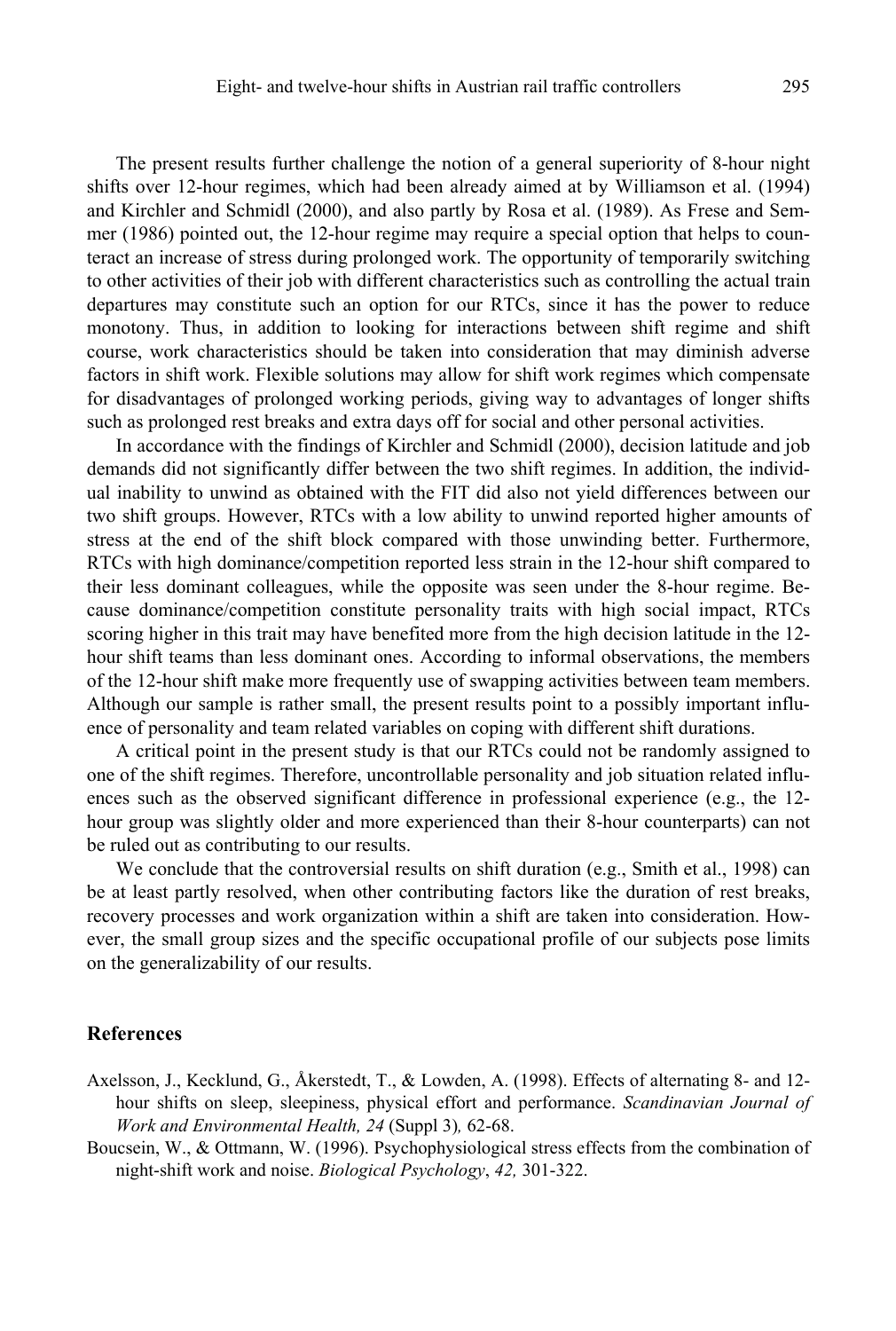- Boucsein, W., & Backs, R. W. (2000). Engineering psychophysiology as a discipline: Historical and theoretical aspects. In R. W. Backs & W. Boucsein (Eds.), *Engineering Psychophysiology. Issues and Applications* (pp. 3-29)*.* Mahwah: N. J.: Lawrence Erlbaum Associates.
- Cervinka, R. (1993). Night shift dose and stress at work. *Ergonomics, 36*, 155-160.
- Erdmann, G., & Janke, W. (1976). Die mehrdimensionale körperliche Symptom-Liste—MKSL*.* Düsseldorf: unpublished research paper.
- European Union (2003). *Directive 2003/88/EC of the European Parlament and of the Council of 4 November 2003 concerning certain aspects of the organisation of working time*, Article 4, Breaks.
- Folkard, S. (1992). Is there a 'best compromise' shift system? *Ergonomics* 1992, *35***,**1453-1463.
- Frese, M., & Semmer N. (1986). Shiftwork, stress, and psychosomatic complaints: A comparison between workers in different shiftwork schedules, non-shiftworkers, and former shiftworkers. *Ergonomics, 29*, 99-114.
- Härmä, M. I., Ilmarinen, J., Knauth, P., Rutenfranz, J. & Hänninen, O. (1998). Physical training intervention in female shift workers: I. The effects of intervention on fitness, fatigue, sleep and psychosomatic symptoms. *Ergonomics, 31*, 39-50.
- Holm, S. (1979). A simple sequentially rejective multiple test procedure. *Scandinavian Journal of Statistics, 6,* 65-70.
- Janssen, D., & Nachreiner. F. (2003). Health and psychosocial effects of flexible working hours. *Shiftwork International Newsletter*, *20*, 102.
- Kallus, K. W. (1995). *Der Erholungs-Belastungs-Fragebogen*. Frankfurt: Swets & Zeitlinger.
- Karasek, R., & Theorell, T. (1990). *Healthy work, Stress, Productivity and the Reconstruction of Working Life*. New York: Basic Books.
- Kellmann, M., & Kallus, K. W. (2001). *Recovery-Stress-Questionnaire for athletes*. *User Manual.* Champaign, IL: Human Kinetics.
- Kirchler, E., & Schmidl, D. (2000). Schichtarbeit im Vergleich: Befindensunterschiede und Aufmerksamkeitsvariation während der 8-Stunden- versus 12-Stunden-Schichtarbeit. *Zeitschrift für Arbeits- und Organisationspsychologie, 44*(1), 2-18.
- Knauth, P., & Rutenfranz, J. (1982). Development of criteria for the design of shiftwork systems. *Journal of Human Ergology, 11*, 337-367.
- Lowden, A., Kecklund, G., Axelsson, J., & Åkerstedt, T. (1998). Change from an 8-hour shift to a 12-hour shift, attitudes, sleep, sleepiness and performance. *Scandinavian Journal of Work and Environmental Health, 24*(Suppl 3), 69-75.
- Plath, H. E., & Richter, P. (1994). *Ermüdung, Monotonie, Sättigung und Stress (BMS II). Verfahren zur skalierten Erfassung erlebter Beanspruchungsfolgen*. Berlin: Psychodiagnostisches Zentrum.
- Richter, P., Hemmann, E., Merboth, H., Fritz, S., Hänsgen, C., & Rudolf, M. (2000). Das Erleben von Arbeitsintensität und Tätigkeitsspielraum – Entwicklung und Validierung eines Fragebogens zur orientierenden Analyse (FIT). *Zeitschrift für Arbeits- und Organisationspsychologie, 44* (N.F.18) 3, 129-139.
- Rosa, R. R., Colligan, M. J., & Lewis, P. (1989). Extended workdays: Effects of 8-hour and 12 hour rotating shift schedules on performance, subjective alertness, sleep patterns, and psychosocial variables. *Work and Stress, 3*(1), 21-32.
- Rosa, R. R. (1991). Performance, alertness, and sleep after 3.5 years of 12-hour shifts: a followup study. *Work and Stress, 5*, 107-116.
- Rotheiler, E., Richter, P., & Rudolf, M. (2007 in print). *FABA Faulty attitudes and behaviour analysis – relevant to coping with work demands.* Göttingen: Hogrefe.